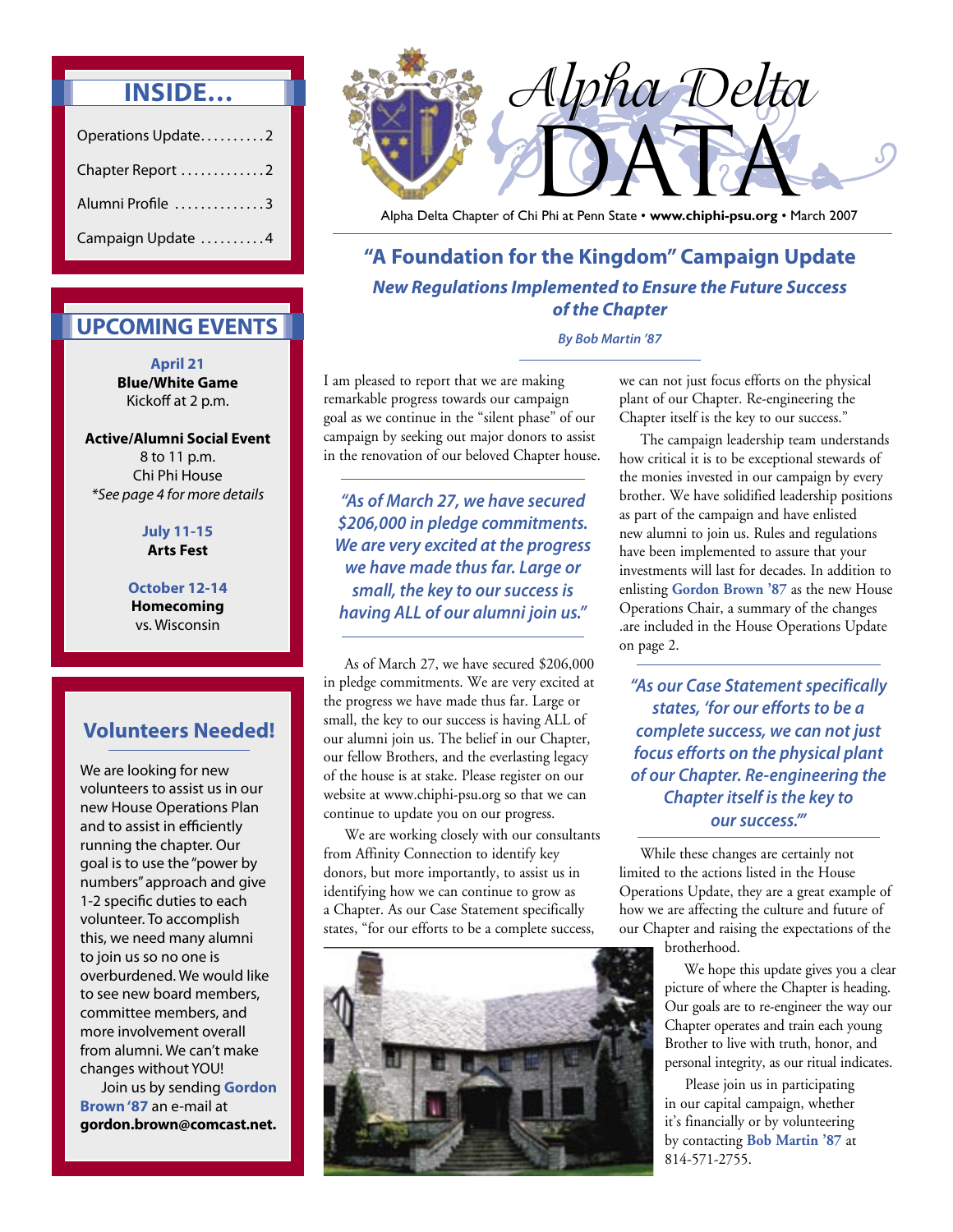# **HOUSE OPERATIONS UPDATE**

### **Significant and Positive Progress Made by the Chi Phi House Operations Committee**

### **Actives and Alumni Work Together to Develop and Implement Plans**

#### **By Gordon Brown '87**

The general condition of the house, and particularly its overall cleanliness, is a major concern among alumni and particularly those who are more than reluctant to donate to the "A Foundation for the Kingdom" campaign. The same cleanliness and poor condition concerns exist for the actives that live in the house everyday and we cannot forget the active Brother's parents, friends and girlfriends. Let's face it; it's embarrassing, sad, and infuriating all at the same time.

 So, what do we do about it? Gentlemen, it's all about two-way expectations and both the actives and alumni need to step up, together, and get it done. It's hard to expect actives to do their part when the heat is broken and the roof is leaking. Here's what we are doing to do to address the issues under direct control of the actives.

 The Chi Phi House Operations Committee completed its first month in existence with some very significant and positive progress. The joint active/alumni committee set out with the following objectives:

1. Better communicate to all actives, as individuals and as a group, regarding the continuous expectations in the daily, short and long-term care and

maintenance of the house.

- 2. Provide, implement, and monitor clearly defined processes and tools for the actives to self-govern and ensure adherence to expectations.
- 3. Fully utilize the existing processes and tools already developed.

 A meeting was held at the house the weekend of February 10-11 between the actives, **Tom Kennington '90**, and me. We talked through a number of issues, jointly developed solutions, and emerged with a specific, action oriented plan to not only address the immediate issues with general house management but to ensure the issues stay fixed into the future.

 Best of all, it was a plan jointly developed with the actives using many of the tools and processes already in place. With a little tweaking and ongoing two-way guidance and communication, we now have a plan that will work now and into the future. The following are the specific actions.

1. Developed a house operations plan with specific tasks, assignments, and due dates. One component of the plan is twenty "Brothers' Projects" to be completed by this year's Blue-White weekend.

- 2. Fully implemented a "Brotherhood Board" lead by the Beta, **Matt Gannon '09**, and six active Brothers across the pledge classes. Managing young men, particularly your friends, is difficult to do and it was clear the active's Executive Board needed a better tool.
- 3. Fully implemented, effective March 2007, a Badge Points program that will directly address positive, value added behavior and penalize negative behaviors.
- 4. Rewrite the individual lease agreement and annual active/alumni agreement to better define the two-way expectations between the actives and alumni including the rewards and consequences of a Brother's individual actions.

 Fellow Chi Phi Brothers, I encourage you to review the details of the above actions on the Chi Phi website, **www.chiphi-psu.org**. These plans will be updated on a frequent basis and the actives are actively engaged and gaining significant momentum to address and permanently resolve the challenges with managing a fraternity, full of your friends, in today's world. The actives will need ongoing alumni assistance with guidance and the Alumni Board is committed to the ongoing support. However, your help is needed through donations of money and/or time to keep the momentum going and to build, protect, and preserve Chi Phi well into the future. Come see the positive progress for yourself at this year's Blue-White weekend.

 Please contact me at Gordon.brown@comcast.net to help with the House Operations Committee. Thank you.

# **CHAPTER REPORT**

## **Actives Show Initiative Completing Several House Improvement Projects**

#### **Downstairs Bar has a New Updated Look and the Oldest Table Shines Again**

Spearheaded by **Mark Kaufman** and **Nick Kurjiaka '07**, the actives have completed a couple of house improvement projects and plan on making this a continual effort. The first project was a facelift and reconfiguration of the downstairs bar. With some creativity and a solid weekend of work, they turned the tattered bar into a refreshed bar with a new exciting look that they are anxious to use and show off. They turned the beat-up

back section of the bar into a bench and nice enclosure for the mechanical equipment in the corner, they touched up the wood, added some Chi Phi artwork to the walls, and removed the old non-functioning beer cooler, replacing it with a small fridge donated by **Tom Kennington '90**. Once an eyesore, the updated bar has the whole house excited for the first opportunity to use it. The second project was the refurbishing of the oldest

table. That table has seen a lot over the years, and from time to time it needs some work to ensure that it is still there for many years to come. Nick Kurjiaka led the effort and has the old table shinned up once again. Check the website for progress on other projects as the semesters carry on.

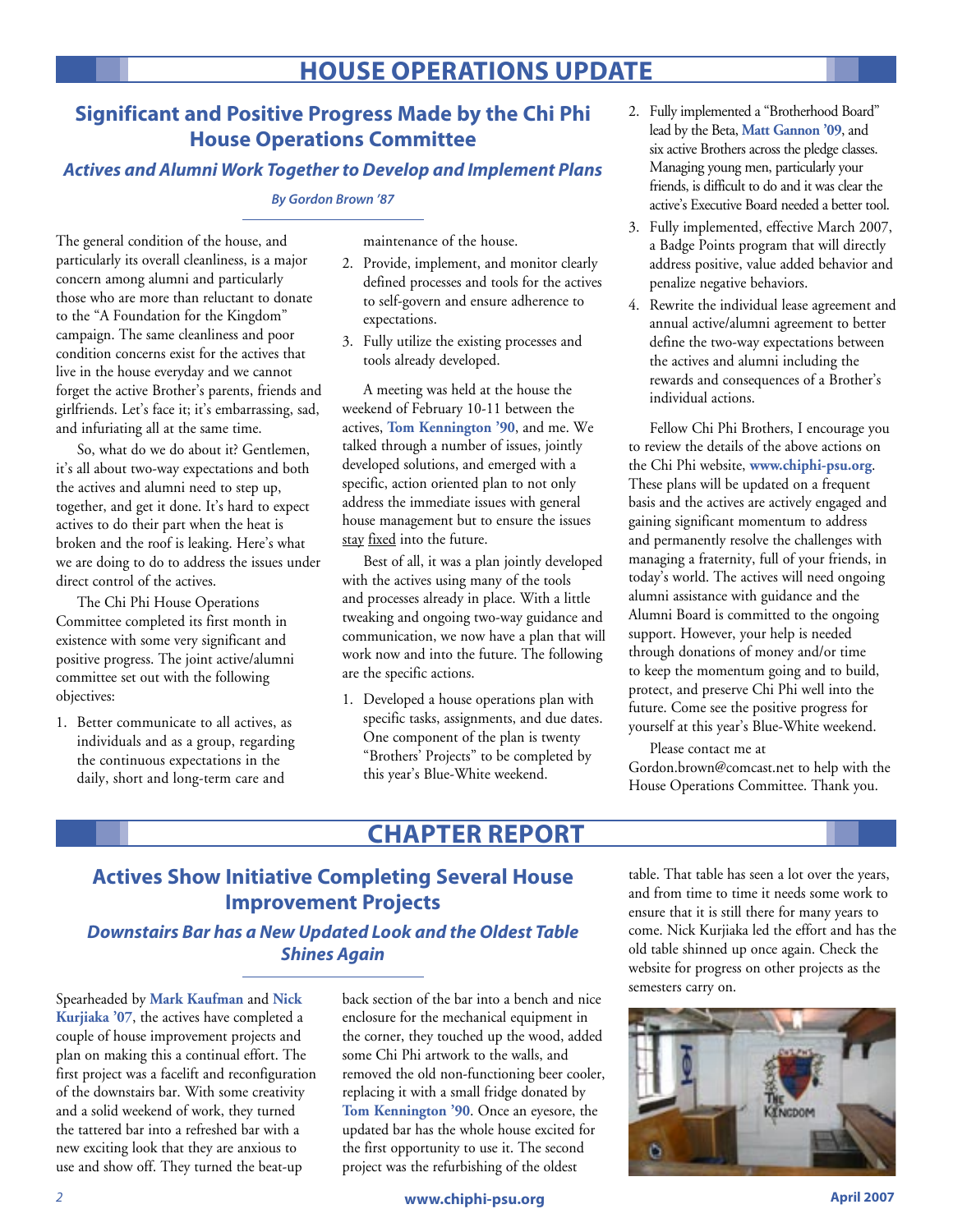# **ALUMNI PROFILE**

### **Gordon Brown '87 Contributes His Time, Energy, and Expertise to Improve the Brotherhood**

**New Rules and Regulations are Helping the Actives to Become More Responsible Members of the House**

"What's the point of putting money into the house if the actives aren't going to take



care of it?" On the surface, it sounds like a fair question, as the Chi Phi, Alpha Delta Chapter, Alumni Association gears up to invest a sizable amount into our beloved fraternity house. **Gordon** 

**Brown '87** is already working with current actives to develop a system of selfgovernance that will ensure the condition of the house always remains a top priority.

 Gordon is a proponent of the "Broken Windows Theory." The idea is simple and sound: ignoring little problems initiates an environment of decline that leads people to allow and subliminally justify, additional deterioration. "One broken window leads to two, and then the situation continues to unravel," he explains. But, the theory goes, if you consistently fix the broken window…or keep the house clean…or repair the front steps, the situation can be reversed.

 Gordon points out, "When you're recruiting new members, and the house is a mess and worn out, you'll attract a certain kind of person. They'll think that kind of thing is acceptable, and the house will only get worse." Gordon believes this environment has existed at Chi Phi for many years. But, he not only believes it can change, he is leading the efforts to see that it *does* change.

 "For many years, the alumni have just assumed that it's the actives' responsibility to take care of the house, and to an extent that's true," he says. "But these are kids! They simply do not have the tools or the training to manage a house in today's

fraternity environment. We are restoring the house management structure, tweaking it for today's challenges, and will ensure it is passed on to future Chi Phi leaders on a consistent basis."

 Fortunately, Gordon has the experience to make real changes within the fraternity. For the past several years, he has specialized in turning companies around to prepare them for purchase. Currently, he is the president and CEO of a start-up company and understands what is necessary for organizations to get themselves back on track.

 "I have had good success in fixing broken organizations," Gordon said, and he plans to use these skills to teach the actives how to self-govern and meet the expectations alumni have of the actives. This ensures that the renovations to the house will be respected and taken care of and will be the starting point for a whole new era.

 "We want to use the tools that are already established within the fraternity, like the Brotherhood Board, and tweak them so they are more effective. Individuals are much more supportive and effective in using management tools they helped develop."

 He also wants to expand the resources that are available to the undergrads, namely alumni advisors/consultants. "There are not enough alumni actively engaged in helping the actives. It only takes one or two semesters to break the chain of the actives appropriately managing themselves. We need more alumni to get engaged, even in a small way, so the work of keeping Chi Phi great is spread across many individuals."

 Right now there are no effective consequences for Brothers who choose not to bring anything to the house. The actives themselves developed a new system called "Badge Points." "The new system allows the Brothers who work—who add value to the house—to see real benefits as a result," Gordon says.

 The Badge Points are based on attendance at meetings, time spent volunteering on behalf of the house, grade point average, etc. "Younger Brothers who are active and help Chi Phi move forward can effectively move ahead of an older Brother who has done little to nothing for Chi Phi," Gordon states. The Badge Points system will determine room picks and Brothers' duties; rankings will be posted monthly, starting in April.

 "We are already seeing significant progress and momentum with the actives," Gordon said. "They are following an action plan, which they helped develop,

#### **"What makes Chi Phi special is that this bond just happened naturally."**

and are knocking things off the list each week. They have reached out for advice on several occasions and are sending pictures of the various projects they have completed – It's great to see these young men so engaged in taking action."

 Gordon describes his work with the actives as "taking the first steps *with* them." So why is he willing to contribute his time to the Chapter?

 "To be a part of something 20 years ago, that is still a part of me today says a lot about Chi Phi," Gordon says. "What makes Chi Phi special is that this bond just happened naturally. We can go a year, or two or three, without seeing each other, but then we get together and jump right back as though we were never apart. It's definitely worth saving for future generations. It's also worth saving something from our collective past that alumni can return to and pick up where we left off, even for just a weekend."

**Do you know of an undergraduate or alumnus member who stands above the rest? Email his story to us for possible publication in an upcoming issue of The Alpha Delta Data!**